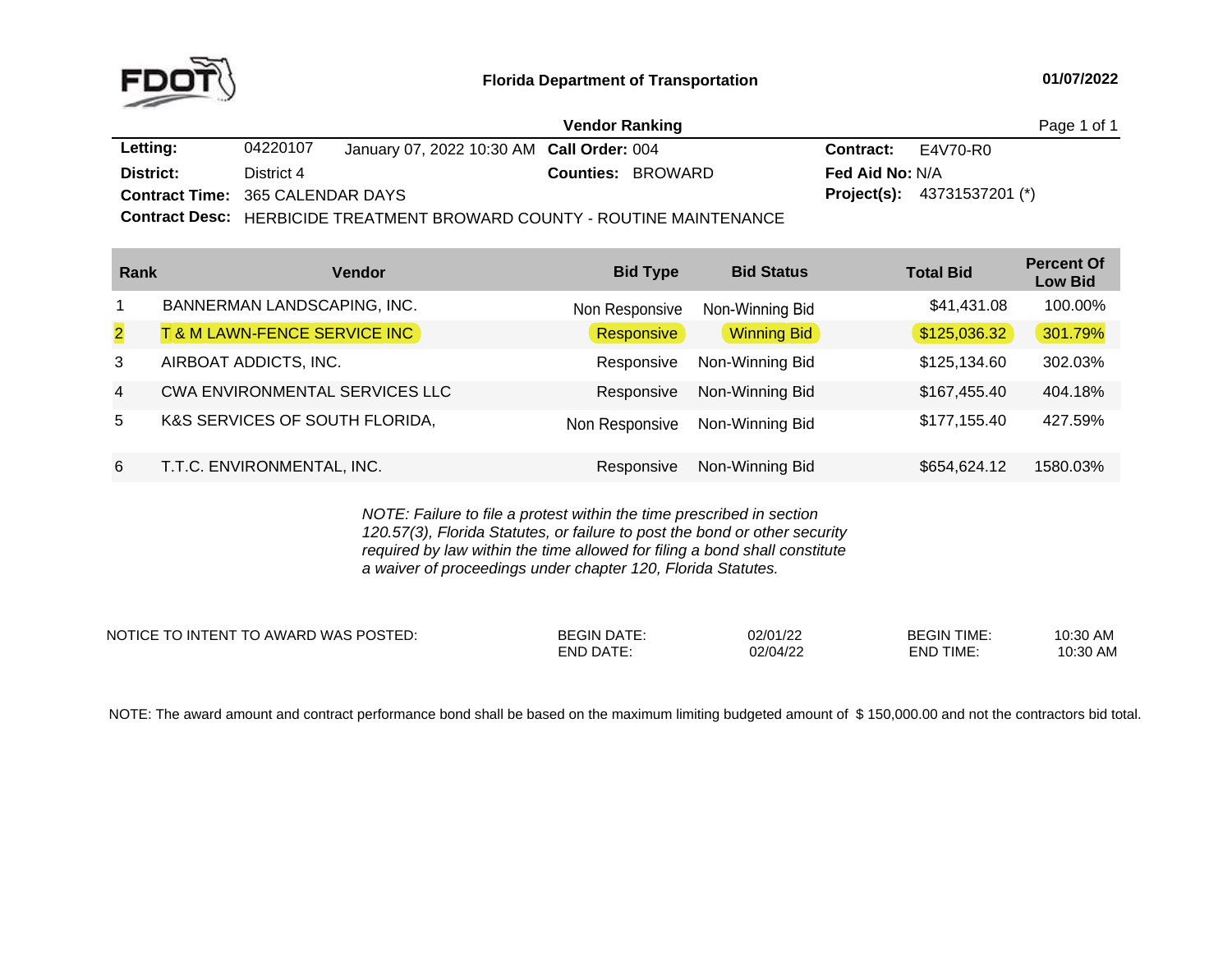

## **01/07/2022**

|                                         | <b>Tabulation of Bids</b><br>Page 1 of 4 |                  |                  |                |                        |                                      |
|-----------------------------------------|------------------------------------------|------------------|------------------|----------------|------------------------|--------------------------------------|
| Letting:                                | 04220107                                 | January 07, 2022 | Call Order: 004  |                | <b>Contract:</b>       | E4V70-R0                             |
| District:                               | District 4                               |                  | <b>Counties:</b> | <b>BROWARD</b> | <b>Fed Aid No: N/A</b> |                                      |
| <b>Contract Time: 365 CALENDAR DAYS</b> |                                          |                  |                  |                |                        | <b>Project(s):</b> $43731537201$ (*) |

## $\blacksquare$  LERBICIDE TREATMENT BROWARD COUNTY - ROUTINE MAINTENANCE

SCOPE OF WORK: The work under this Contract consists of furnishing and applying herbicide by chemical injection system<br>to as alside constation to tract underlinkly weed and have been the second seculidate betwettens, in su to roadside vegetation to treat undesirable weed and brush growth around roadside obstructions, in surface joints on paved surfaces and around ornamental plantings along various roadways in Broward County.

• MAXIMUM LIMITING CONTRACT: The award amount and contract performance bond shall be based on the budgeted amount of \$150,000.00 and not the contractors bid total.

•PERFORMANCE BOND: <sup>A</sup> Contract / Performance bond is required for this project.

• GENERAL LIABILITY: The limits of coverage shall not be less than \$1,000,000 for each occurrence and not less than a<br>
2008.000 for each occurrence and not less than \$5,000,000 annual general aggregate, inclusive of amounts provided by an umbrella or excess policy. The limits of coverage described herein shall apply fully to the work or operations performed under the Contract, and may not be shared with or diminished by claims unrelated to the contract. The policy/ies and coverage described herein may be subject to <sup>a</sup> deductible. Pay all deductibles as required by the policy. No policy/ies or coverage described herein may contain or be subject to <sup>a</sup> Retention or <sup>a</sup> Self-Insured Retention.

•• RENEWAL OPTION: This contract has a renewal option. This contract will have 2 renewal periods of 12 months each

|                             | Line No / Item ID<br><b>Item Description</b>                  | <b>Alternate</b>                  | <b>Quantity</b><br><b>Units</b> | (1) BANNERMAN<br><b>LANDSCAPING, INC.</b> |                   | $(2)$ T<br><b>SERVICE INC</b> | <b>8 M LAWN-FENCE</b> |                   | (3) AIRBOAT ADDICTS, INC. |
|-----------------------------|---------------------------------------------------------------|-----------------------------------|---------------------------------|-------------------------------------------|-------------------|-------------------------------|-----------------------|-------------------|---------------------------|
|                             | () indicates item is bid as Lump Sum                          |                                   |                                 | <b>Unit Price</b>                         | <b>Ext Amount</b> | <b>Unit Price</b>             | <b>Ext Amount</b>     | <b>Unit Price</b> | <b>Ext Amount</b>         |
|                             | <b>SECTION:</b>                                               | 0001                              |                                 | (WEED CONTROL (MANUAL) (AC                |                   |                               |                       |                   |                           |
| 0005<br><b>MOBILIZATION</b> | E101 1 1                                                      |                                   | 12.000<br>LO                    | 100.00000                                 | 1,200.00          | 1.00000                       | 12.00                 | 1.00000           | 12.00                     |
| 0010<br>SF)                 | E580337 3                                                     | HERBICIDE (SPOT APPLICATION < 100 | 1,561,554.000<br><b>SF</b>      | 0.02000                                   | 31,231.08         | 0.08000                       | 124,924.32            | 0.06860           | 107,122.60                |
| 0015                        | E580337 4<br><b>HERBICIDE (STRIP</b><br>APPLICATION)(AQUATIC) |                                   | 100.000<br>AC                   | 90.00000                                  | 9,000.00          | 1.00000                       | 100.00                | 180.00000         | 18,000.00                 |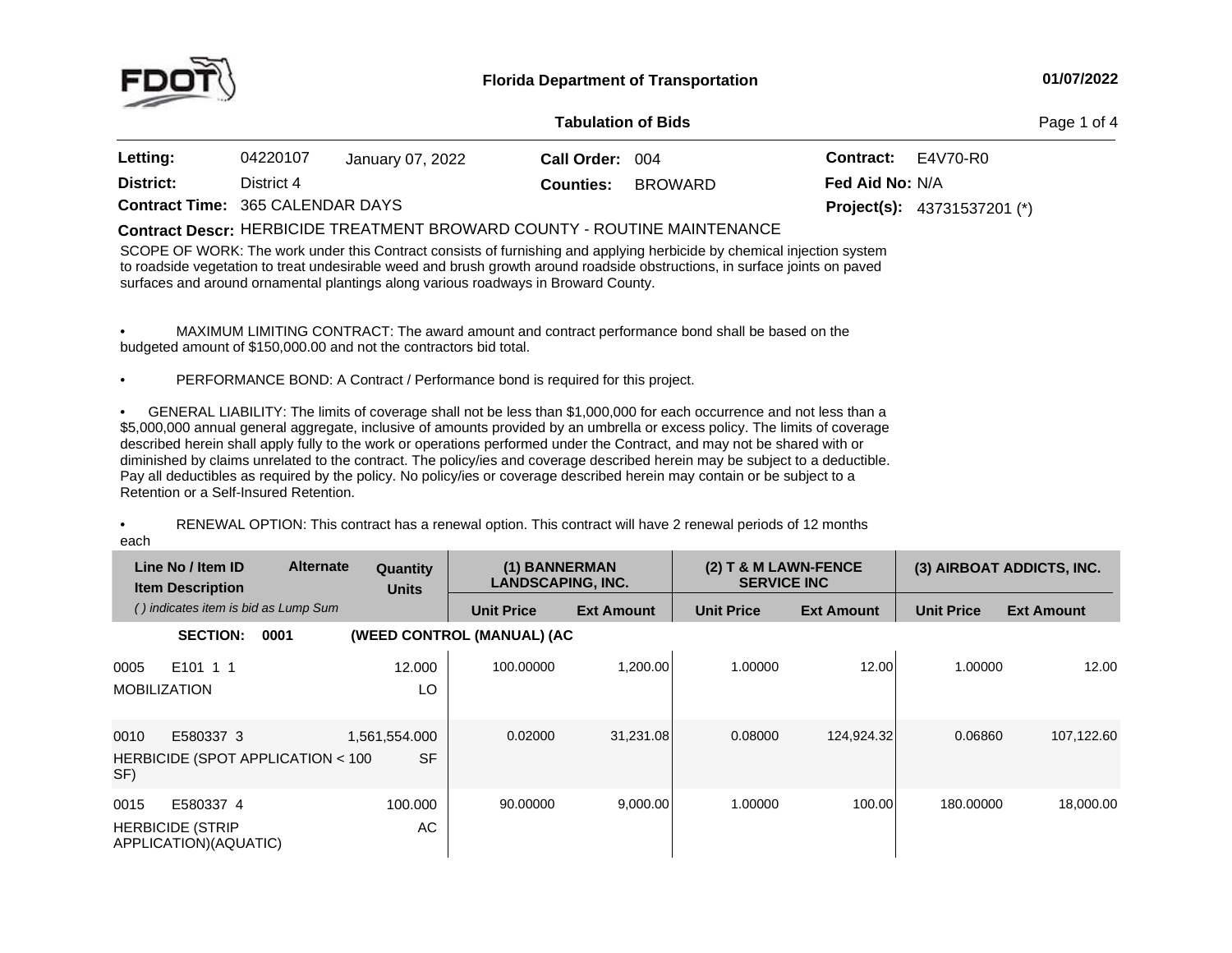

| <b>Tabulation of Bids</b> |  |
|---------------------------|--|
|                           |  |

**b Bids** Page 2 of 4

| Letting: | 04220107                                                         | January 07, 2022                |                            | <b>Call Order:</b><br>-004                |                   | Contract:                                    | E4V70-R0          |                           |
|----------|------------------------------------------------------------------|---------------------------------|----------------------------|-------------------------------------------|-------------------|----------------------------------------------|-------------------|---------------------------|
|          | Line No / Item ID<br><b>Alternate</b><br><b>Item Description</b> | <b>Quantity</b><br><b>Units</b> |                            | (1) BANNERMAN<br><b>LANDSCAPING, INC.</b> |                   | $(2)$ T & M LAWN-FENCE<br><b>SERVICE INC</b> |                   | (3) AIRBOAT ADDICTS, INC. |
|          | () indicates item is bid as Lump Sum                             |                                 | <b>Unit Price</b>          | <b>Ext Amount</b>                         | <b>Unit Price</b> | <b>Ext Amount</b>                            | <b>Unit Price</b> | <b>Ext Amount</b>         |
|          | <b>SECTION:</b><br>0001                                          |                                 | (WEED CONTROL (MANUAL) (AC |                                           |                   |                                              |                   |                           |
|          | 0001 WEED CONTROL Section Totals:<br>(MANUAL) (AC)               |                                 |                            | \$41,431.08                               |                   | \$125,036.32                                 |                   | \$125,134.60              |
|          |                                                                  |                                 |                            |                                           |                   |                                              |                   |                           |

| <b>Contract Grand Totals:</b> | \$41,431.08 | \$125,036,32 | 125,134.60 |
|-------------------------------|-------------|--------------|------------|
|                               |             |              |            |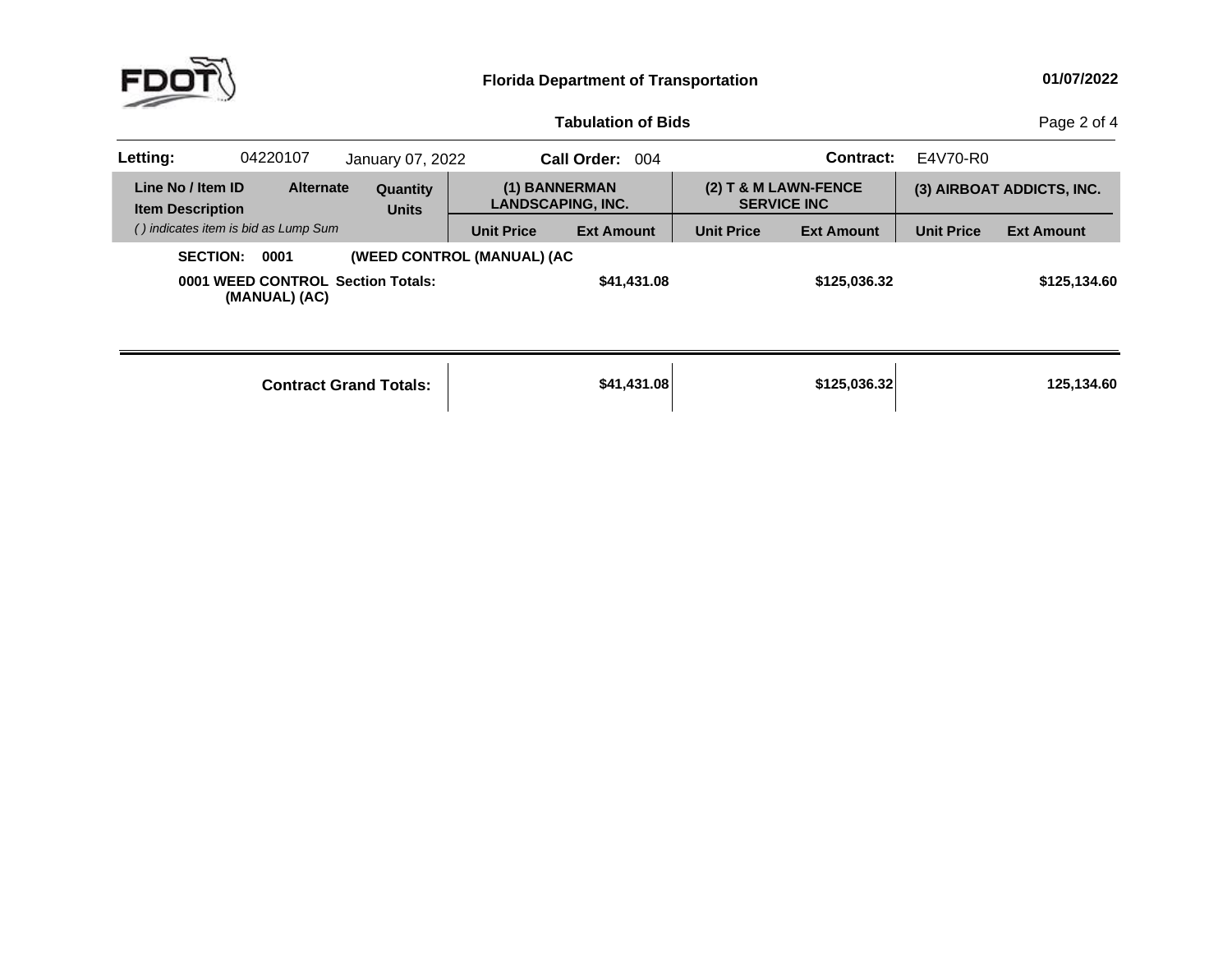

## **Tabulation**

Page 3 of 4

| Letting:    |                                                               | 04220107                             | January 07, 2022                  |                                              | Call Order: 004   |                                              | <b>Contract:</b>  | E4V70-R0          |                                   |
|-------------|---------------------------------------------------------------|--------------------------------------|-----------------------------------|----------------------------------------------|-------------------|----------------------------------------------|-------------------|-------------------|-----------------------------------|
|             | Line No / Item ID<br><b>Item Description</b>                  | <b>Alternate</b>                     | Quantity<br><b>Units</b>          | (4) CWA ENVIRONMENTAL<br><b>SERVICES LLC</b> |                   | (5) K&S SERVICES OF SOUTH<br><b>FLORIDA,</b> |                   |                   | (6) T.T.C. ENVIRONMENTAL,<br>INC. |
|             |                                                               | () indicates item is bid as Lump Sum |                                   | <b>Unit Price</b>                            | <b>Ext Amount</b> | <b>Unit Price</b>                            | <b>Ext Amount</b> | <b>Unit Price</b> | <b>Ext Amount</b>                 |
|             | <b>SECTION:</b>                                               | 0001                                 |                                   | (WEED CONTROL (MANUAL) (AC                   |                   |                                              |                   |                   |                                   |
| 0005        | E101 1 1<br><b>MOBILIZATION</b>                               |                                      | 12.000<br>LO                      | 400.00000                                    | 4,800.00          | 500.00000                                    | 6,000.00          | 25,000.00000      | 300,000.00                        |
| 0010<br>SF) | E580337 3                                                     | HERBICIDE (SPOT APPLICATION < 100    | 1,561,554.000<br><b>SF</b>        | 0.10000                                      | 156, 155.40       | 0.10000                                      | 156,155.40        | 0.06700           | 104,624.12                        |
| 0015        | E580337 4<br><b>HERBICIDE (STRIP</b><br>APPLICATION)(AQUATIC) |                                      | 100.000<br>AC                     | 65.00000                                     | 6,500.00          | 150.00000                                    | 15,000.00         | 2,500.00000       | 250,000.00                        |
|             |                                                               | (MANUAL) (AC)                        | 0001 WEED CONTROL Section Totals: |                                              | \$167,455.40      |                                              | \$177,155.40      |                   | \$654,624.12                      |
|             |                                                               |                                      | <b>Contract Grand Totals:</b>     |                                              | \$167,455.40      |                                              | \$177,155.40      |                   | 654,624.12                        |